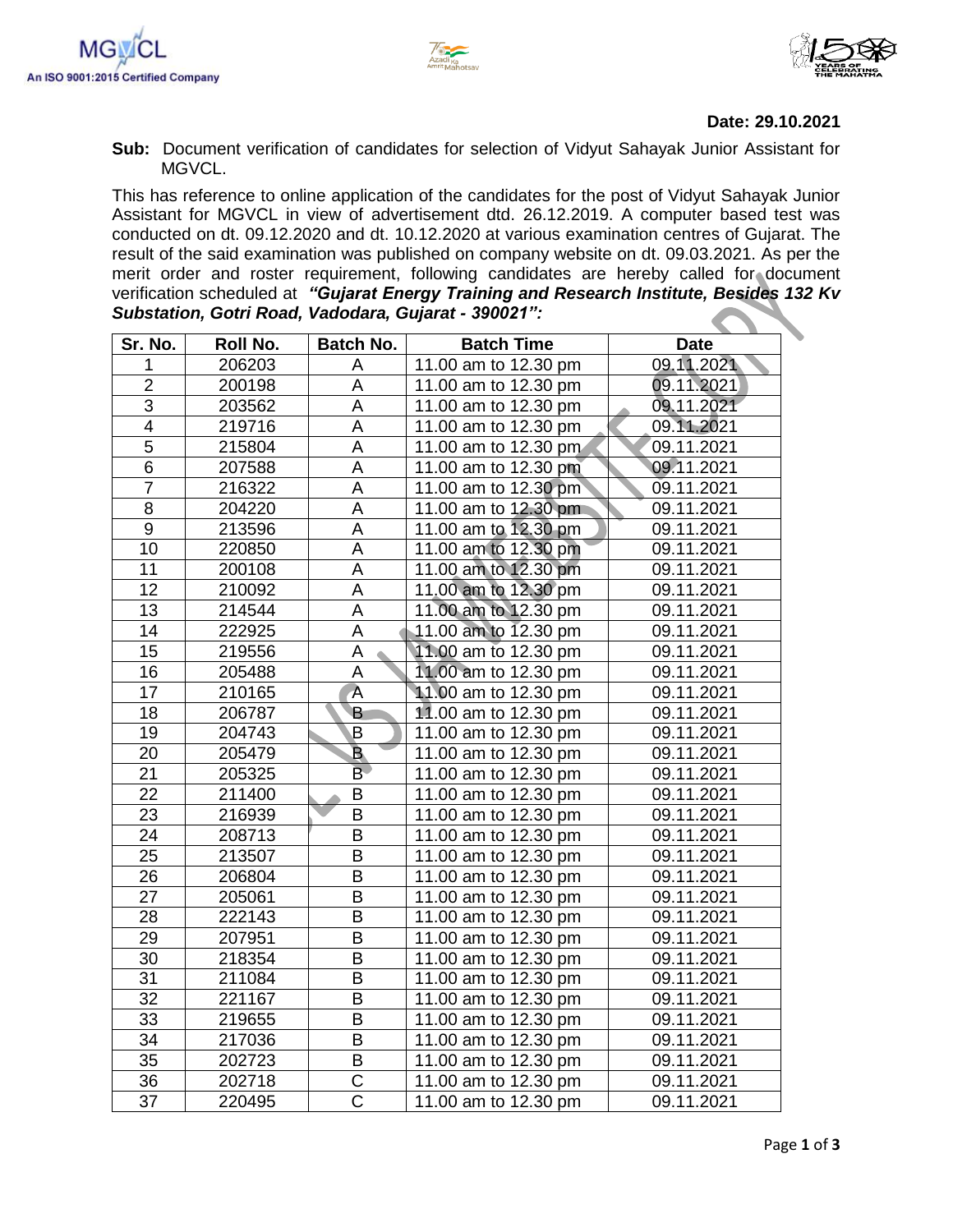



| Sr. No. | Roll No. | <b>Batch No.</b>      | <b>Batch Time</b>    | <b>Date</b> |  |
|---------|----------|-----------------------|----------------------|-------------|--|
| 38      | 220908   | C                     | 11.00 am to 12.30 pm | 09.11.2021  |  |
| 39      | 200708   | C                     | 11.00 am to 12.30 pm | 09.11.2021  |  |
| 40      | 205821   | C                     | 11.00 am to 12.30 pm | 09.11.2021  |  |
| 41      | 205131   | $\overline{\text{C}}$ | 11.00 am to 12.30 pm | 09.11.2021  |  |
| 42      | 221764   | $\overline{\text{C}}$ | 11.00 am to 12.30 pm | 09.11.2021  |  |
| 43      | 204214   | $\overline{\text{c}}$ | 11.00 am to 12.30 pm | 09.11.2021  |  |
| 44      | 218315   | $\overline{\text{C}}$ | 11.00 am to 12.30 pm | 09.11.2021  |  |
| 45      | 202776   | $\overline{\text{C}}$ | 11.00 am to 12.30 pm | 09.11.2021  |  |
| 46      | 204130   | $\overline{\text{C}}$ | 11.00 am to 12.30 pm | 09.11.2021  |  |
| 47      | 221670   | $\overline{\text{C}}$ | 11.00 am to 12.30 pm | 09.11.2021  |  |
| 48      | 200883   | $\overline{\text{C}}$ | 11.00 am to 12.30 pm | 09.11.2021  |  |
| 49      | 200997   | $\overline{\text{C}}$ | 11.00 am to 12.30 pm | 09.11.2021  |  |
| 50      | 216535   | $\overline{C}$        | 11.00 am to 12.30 pm | 09.11.2021  |  |
| 51      | 205699   | $\overline{\text{c}}$ | 11.00 am to 12.30 pm | 09.11.2021  |  |
| 52      | 205595   | $\overline{\text{c}}$ | 11.00 am to 12.30 pm | 09.11.2021  |  |
| 53      | 205117   | $\overline{\text{c}}$ | 11.00 am to 12.30 pm | 09.11.2021  |  |
| 54      | 221423   | $\overline{\text{c}}$ | 11.00 am to 12.30 pm | 09.11.2021  |  |
| 55      | 220700   | D                     | 11.00 am to 12.30 pm | 09.11.2021  |  |
| 56      | 206304   | D                     | 11.00 am to 12.30 pm | 09.11.2021  |  |
| 57      | 206211   | D                     | 11.00 am to 12.30 pm | 09.11.2021  |  |
| 58      | 205346   | D                     | 11.00 am to 12.30 pm | 09.11.2021  |  |
| 59      | 211759   | D                     | 11.00 am to 12.30 pm | 09.11.2021  |  |
| 60      | 204383   | D                     | 11.00 am to 12.30 pm | 09.11.2021  |  |
| 61      | 218232   | D                     | 11.00 am to 12.30 pm | 09.11.2021  |  |
| 62      | 216885   | D                     | 11.00 am to 12.30 pm | 09.11.2021  |  |
| 63      | 216569   | D                     | 11.00 am to 12.30 pm | 09.11.2021  |  |
| 64      | 202204   | D                     | 11.00 am to 12.30 pm | 09.11.2021  |  |
| 65      | 201818   | D                     | 11.00 am to 12.30 pm | 09.11.2021  |  |
| 66      | 218007   | D                     | 11.00 am to 12.30 pm | 09.11.2021  |  |
| 67      | 217599   | D                     | 11.00 am to 12.30 pm | 09.11.2021  |  |
| 68      | 219258   | D                     | 11.00 am to 12.30 pm | 09.11.2021  |  |
| 69      | 211749   | D                     | 11.00 am to 12.30 pm | 09.11.2021  |  |
| $70\,$  | 201170   | D                     | 11.00 am to 12.30 pm | 09.11.2021  |  |
| 71      | 209688   | D                     | 11.00 am to 12.30 pm | 09.11.2021  |  |

Candidates are requested to bring following documents for verification in original and also submit a self-attested or a true copy of the same:

1. Online application form along with two recent passport size photographs affixed on the application form.

- 2. Attested copy of …….
	- School Leaving Certificate.
	- Mark sheets of final year of Graduation/or last two Semesters of Graduation Certificate issued by College/University.
	- Certificate from the institute/ university mentioning percentage marks obtained in case grading system is in place.
	- Degree Certificate.